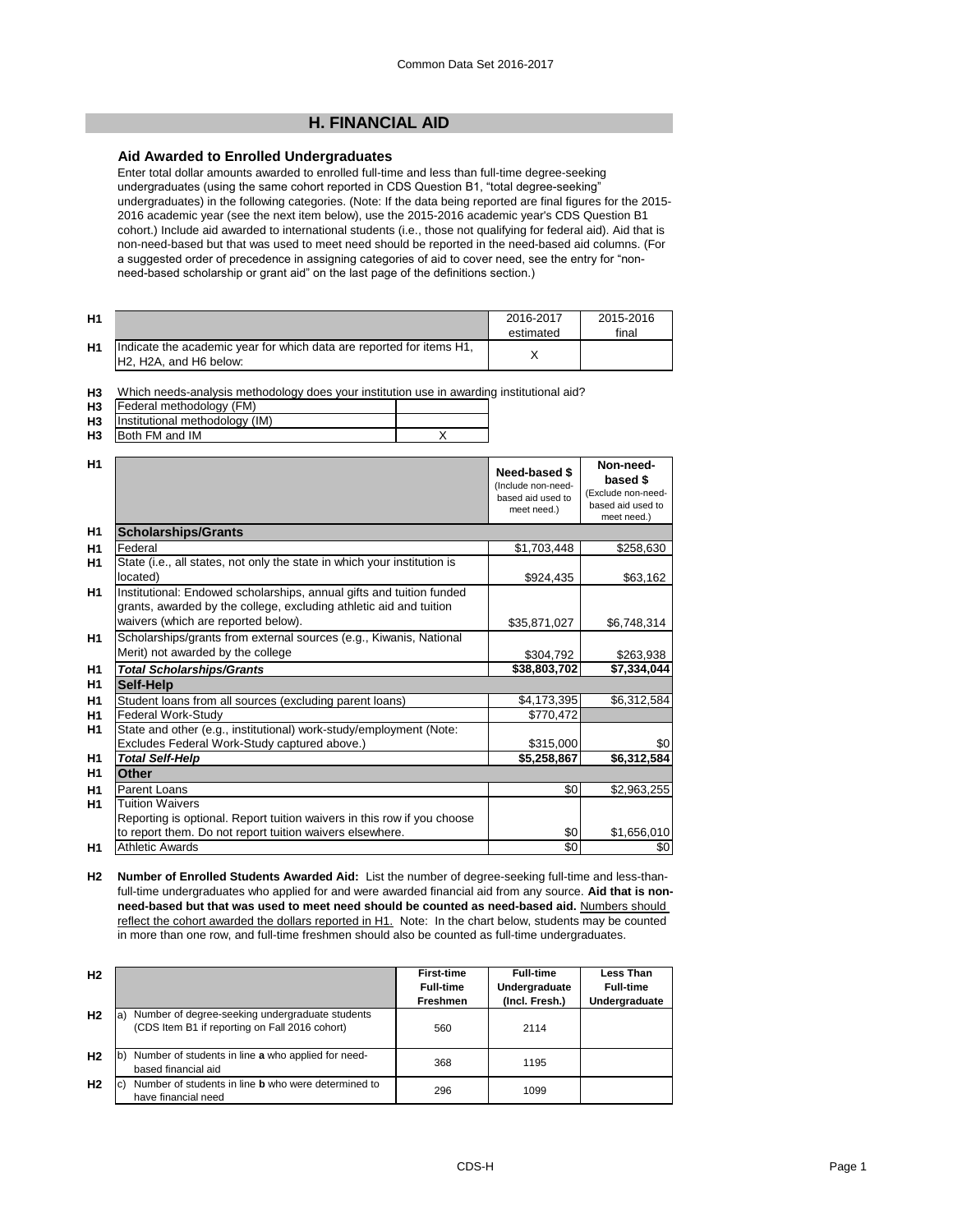| H <sub>2</sub> |              | d) Number of students in line c who were awarded any<br>financial aid                                                                                                                                                                                                                        | 295          | 1099         |  |
|----------------|--------------|----------------------------------------------------------------------------------------------------------------------------------------------------------------------------------------------------------------------------------------------------------------------------------------------|--------------|--------------|--|
| H <sub>2</sub> |              | e) Number of students in line <b>d</b> who were awarded any<br>need-based scholarship or grant aid                                                                                                                                                                                           | 287          | 1037         |  |
| H2             |              | Number of students in line d who were awarded any<br>need-based self-help aid                                                                                                                                                                                                                | 275          | 1037         |  |
| H <sub>2</sub> | l q)         | Number of students in line <b>d</b> who were awarded any<br>non-need-based scholarship or grant aid                                                                                                                                                                                          | 26           | 117          |  |
| H <sub>2</sub> |              | h) Number of students in line d whose need was fully met<br>(exclude PLUS loans, unsubsidized loans, and private<br>alternative loans)                                                                                                                                                       | 295          | 1099         |  |
| H <sub>2</sub> |              | On average, the percentage of need that was met of<br>students who were awarded any need-based aid.<br>Exclude any aid that was awarded in excess of need as<br>well as any resources that were awarded to replace<br>EFC (PLUS loans, unsubsidized loans, and private<br>alternative loans) | 100%         | 100%         |  |
| H <sub>2</sub> |              | The average financial aid package of those in line d.<br>Exclude any resources that were awarded to replace<br>EFC (PLUS loans, unsubsidized loans, and private<br>alternative loans)                                                                                                        | \$41,185     | \$<br>42.155 |  |
| H <sub>2</sub> | $\mathsf{k}$ | Average need-based scholarship and grant award of<br>those in line e                                                                                                                                                                                                                         | 36,393<br>\$ | \$36,748     |  |
| H <sub>2</sub> |              | Average need-based self-help award (excluding PLUS<br>loans, unsubsidized loans, and private alternative loans)<br>of those in line f                                                                                                                                                        | \$<br>4,863  | \$5,830      |  |
| H <sub>2</sub> |              | m) Average need-based loan (excluding PLUS loans,<br>unsubsidized loans, and private alternative loans) of<br>those in line f who were awarded a need-based loan                                                                                                                             | \$3,573      | \$<br>4.940  |  |

**H2A Number of Enrolled Students Awarded Non-need-based Scholarships and Grants**: List the number of degree-seeking full-time and less-than-full-time undergraduates who had no financial need and who were awarded institutional non-need-based scholarship or grant aid. Numbers should reflect the cohort awarded the dollars reported in H1. Note: In the chart below, students may be counted in more than one row, and full-time freshmen should also be counted as full-time undergraduates.

| H2A             |                                                                                                                                                                                                                  | <b>First-time</b><br><b>Full-time</b><br><b>Freshmen</b> | <b>Full-time</b><br>Undergrad<br>(Incl. Fresh.) | Less Than<br><b>Full-time</b><br>Undergrad |
|-----------------|------------------------------------------------------------------------------------------------------------------------------------------------------------------------------------------------------------------|----------------------------------------------------------|-------------------------------------------------|--------------------------------------------|
| $H2A \ln$       | Number of students in line a who had no financial need<br>and who were awarded institutional non-need-based<br>scholarship or grant aid (exclude those who were<br>awarded athletic awards and tuition benefits) | 151                                                      | 640                                             |                                            |
| $H2A$ (c)       | Average dollar amount of institutional non-need-based<br>scholarship and grant aid awarded to students in line n                                                                                                 | 13,069<br>\$.                                            | 10.544<br>S.                                    |                                            |
| $H2A$ $p)$      | Number of students in line a who were awarded an<br>institutional non-need-based athletic scholarship or<br>grant                                                                                                | $\Omega$                                                 | $\Omega$                                        |                                            |
| $H2A  q\rangle$ | Average dollar amount of institutional non-need-based<br>athletic scholarships and grants awarded to students in<br>line <b>p</b>                                                                                | \$0                                                      | \$0                                             |                                            |

**H3** Incorporated into H1 above.

**Note:** These are the graduates and loan types to include and exclude in order to fill out CDS H4 and H5.

Include: \* 2016 undergraduate class: all

students who started at your institution as first-

time students and received a bachelor's degree

between July 1, 2015 and June 30, 2016.

\* only loans made to students who borrowed

while enrolled at your institution.

\* co-signed loans.

Exclude: \* students who transferred in.

\* money borrowed at other institutions.

\* parent loans

\* students who did not graduate or who graduated with another degree or certificate (but no bachelor's degree)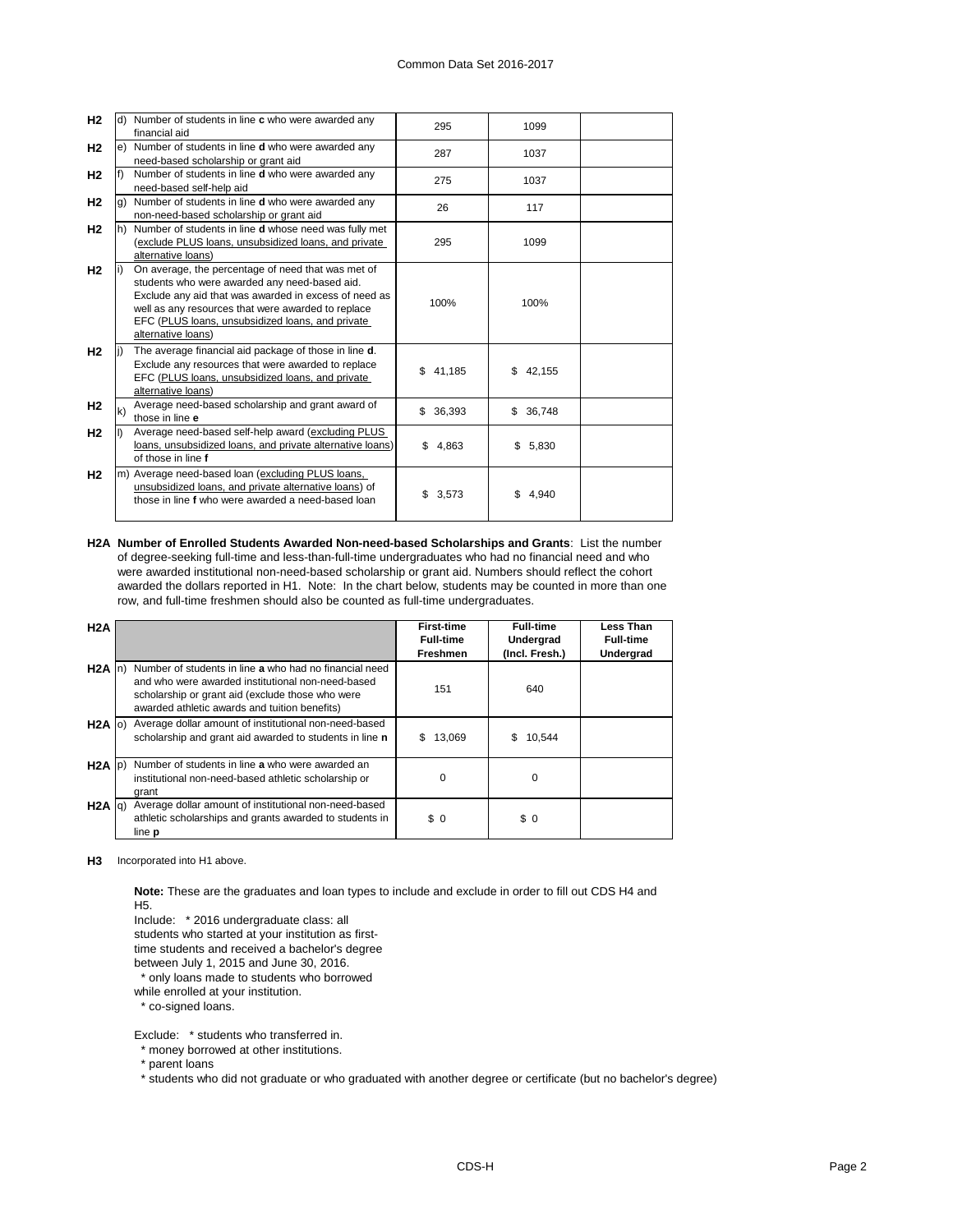**570**

81

 $\frac{1}{302}$ 

**59** 

**H4** Provide the number of students in the 2016 undergraduate class who started at your institution as first-time students and received a bachelor's degree between July 1, 2015 and June 30, 2016. Exclude students who transferred into your institution

**H5** Number and percent of students in class (defined in H4 above) borrowing from federal, non-federal, and any loan sources, and the average (or mean) amount borrowed. NOTE: The "Average per-undergraduate-borrower cumulative principal borrowed," is designed<br>to provide better information about student borrowing from federal and nonfederal (institutional, numbers, percentages, and averages for each row should be based only on the loan source specified for the particular row. For example, the federal loans average (row b) should only be the cumulative average of federal loans and the private loans average (row e) should only be the cumulative average of private loans.

| <b>Source/Type of Loan</b>                                                                                                                                                                                                                                | Number in the<br>class (defined in<br>H <sub>4</sub> above) who<br>borrowed from<br>specified in the<br>first column | Percent of the<br>class (defined<br>above) who<br>borrowed from<br>the types of<br>the types of loans loans specified in<br>the first column<br>$(nearest 1\%)$ | Average per-<br>undergraduate-<br>borrower<br>cumulative<br>principal<br>borrowed from<br>the types of loans<br>specified in the<br>first column<br>$(n \text{earest } $1)$ |
|-----------------------------------------------------------------------------------------------------------------------------------------------------------------------------------------------------------------------------------------------------------|----------------------------------------------------------------------------------------------------------------------|-----------------------------------------------------------------------------------------------------------------------------------------------------------------|-----------------------------------------------------------------------------------------------------------------------------------------------------------------------------|
| a) Any Ioan program: Federal Perkins, Federal Stafford<br>Subsidized and Unsubsidized, institutional, state,<br>private loans that your institution is aware of, etc.<br>Include both Federal Direct Student Loans and Federal<br>Family Education Loans. | 305                                                                                                                  | 54%                                                                                                                                                             | \$33,045                                                                                                                                                                    |
| b) Federal loan programs: Federal Perkins, Federal<br>Stafford Subsidized and Unsubsidized. Include both<br>Federal Direct Student Loans and Federal Family<br>Education Loans.                                                                           | 297                                                                                                                  | 52%                                                                                                                                                             | \$22,302                                                                                                                                                                    |
| c) Institutional loan programs.                                                                                                                                                                                                                           | 89                                                                                                                   | 16%                                                                                                                                                             | \$7,010                                                                                                                                                                     |
| d) State loan programs.                                                                                                                                                                                                                                   | 4                                                                                                                    | 1%                                                                                                                                                              | \$50,585                                                                                                                                                                    |
| e) Private student loans made by a bank or<br>lender.                                                                                                                                                                                                     | 52                                                                                                                   | 9%                                                                                                                                                              | \$49,601                                                                                                                                                                    |

# **Aid to Undergraduate Degree-seeking Nonresident Aliens** (Note: Report numbers and

dollar amounts for the same academic year checked in item H1.)

**H5**

#### **H6** Indicate your institution's policy regarding institutional scholarship and grant aid for undergraduate degreeseeking nonresident aliens:

| H6             | Institutional need-based scholarship or grant aid is available                                                                                                                                                                  |   |           |
|----------------|---------------------------------------------------------------------------------------------------------------------------------------------------------------------------------------------------------------------------------|---|-----------|
| H <sub>6</sub> | Institutional non-need-based scholarship or grant aid is available                                                                                                                                                              | x |           |
| H6             | Institutional scholarship or grant aid is not available                                                                                                                                                                         |   |           |
|                |                                                                                                                                                                                                                                 |   |           |
| H6             | If institutional financial aid is available for undergraduate degree-seeking nonresident<br>aliens, provide the number of undergraduate degree-seeking nonresident aliens who<br>were awarded need-based or non-need-based aid: |   |           |
| H <sub>6</sub> | Average dollar amount of institutional financial aid awarded to undergraduate degree-<br>seeking nonresident aliens:                                                                                                            |   | \$47.3    |
|                |                                                                                                                                                                                                                                 |   |           |
| H <sub>6</sub> | Total dollar amount of institutional financial aid awarded to undergraduate degree-<br>seeking nonresident aliens:                                                                                                              |   | \$3,831,4 |

**H7** Check off all financial aid forms nonresident alien first-year financial aid applicants must submit: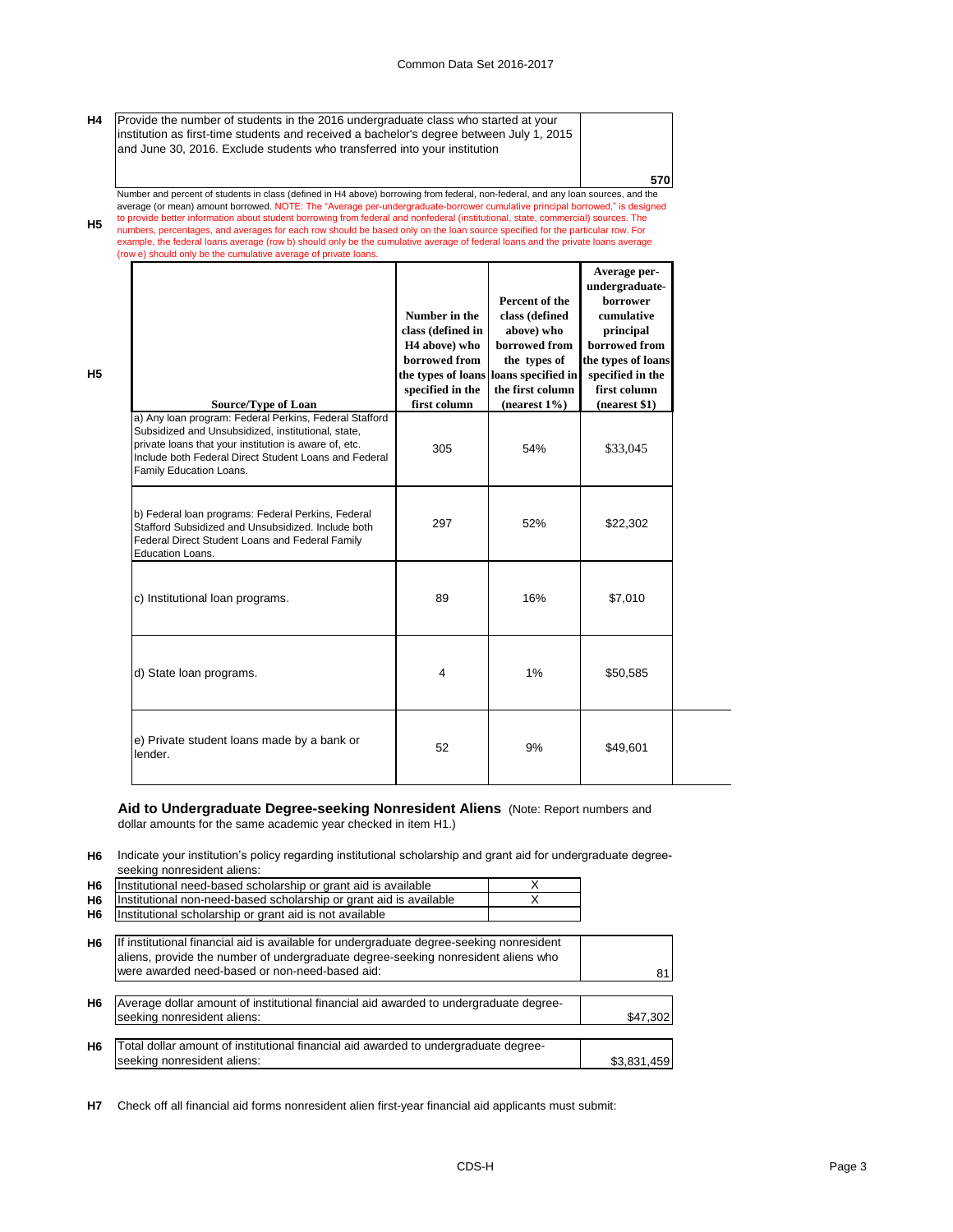| <b>H7</b> | Institution's own financial aid form              |  |
|-----------|---------------------------------------------------|--|
| <b>H7</b> | <b>ICSS/Financial Aid PROFILE</b>                 |  |
| <b>H7</b> | International Student's Financial Aid Application |  |
| <b>H7</b> | International Student's Certification of Finances |  |
| <b>H7</b> | Other (specify):                                  |  |
|           |                                                   |  |

### **Process for First-Year/Freshman Students**

**H8** Check off all financial aid forms domestic first-year (freshman) financial aid applicants must submit:

| H <sub>8</sub> | <b>FAFSA</b>                         |  |
|----------------|--------------------------------------|--|
| H <sub>8</sub> | Institution's own financial aid form |  |
| H <sub>8</sub> | <b>CSS/Financial Aid PROFILE</b>     |  |
| H <sub>8</sub> | State aid form                       |  |
| H <sub>8</sub> | Noncustodial PROFILE                 |  |
| H <sub>8</sub> | <b>Business/Farm Supplement</b>      |  |
| H <sub>8</sub> | Other (specify):                     |  |
|                |                                      |  |

| H <sub>9</sub> | Indicate filing dates for first-year (freshman) students: |  |  |  |  |
|----------------|-----------------------------------------------------------|--|--|--|--|
|----------------|-----------------------------------------------------------|--|--|--|--|

| <b>H9</b> | Priority date for filing required financial aid forms:             | 1/15 |
|-----------|--------------------------------------------------------------------|------|
| <b>H9</b> | Deadline for filing required financial aid forms:                  | 1/15 |
| H9        | No deadline for filing required forms (applications processed on a |      |
|           | rolling basis):                                                    |      |

**H10** Indicate notification dates for first-year (freshman) students (answer a or b):

|                 | H <sub>10</sub> a) Students notified on or about (date): |  | 3/25 |
|-----------------|----------------------------------------------------------|--|------|
| H <sub>10</sub> | Yes                                                      |  | No   |
|                 | H <sub>10</sub> b) Students notified on a rolling basis: |  |      |
| <b>H10</b>      | If yes, starting date:                                   |  |      |

**H11** Indicate reply dates:

|                           | <b>H11</b> Students must reply by (date): |  |
|---------------------------|-------------------------------------------|--|
| H <sub>11</sub> or within | weeks of notification.                    |  |

## **Types of Aid Available**

Please check off all types of aid available to undergraduates at your institution:

| Loans |
|-------|
|       |

|                 | H12 FEDERAL DIRECT STUDENT LOAN PROGRAM (DIRECT LOAN) |   |
|-----------------|-------------------------------------------------------|---|
| H <sub>12</sub> | Direct Subsidized Stafford Loans                      |   |
| H <sub>12</sub> | Direct Unsubsidized Stafford Loans                    |   |
|                 | <b>H12</b> Direct PLUS Loans                          | X |
|                 |                                                       |   |
|                 | <b>H12</b> Federal Perkins Loans                      | X |
| H <sub>12</sub> | <b>Federal Nursing Loans</b>                          |   |
| H <sub>12</sub> | State Loans                                           |   |
| H12             | College/university loans from institutional funds     | X |
| H <sub>12</sub> | Other (specify):                                      |   |
|                 |                                                       |   |
|                 |                                                       |   |

### **H13** Scholarships and Grants

|                 | H13 NEED-BASED:                                                                      |   |
|-----------------|--------------------------------------------------------------------------------------|---|
| H13             | <b>Federal Pell</b>                                                                  |   |
| H <sub>13</sub> | <b>ISEOG</b>                                                                         | Х |
|                 | H <sub>13</sub> State scholarships/grants                                            |   |
|                 | <b>H13</b> Private scholarships                                                      | x |
|                 | H <sub>13</sub> College/university scholarship or grant aid from institutional funds |   |
|                 | <b>H13</b> United Negro College Fund                                                 |   |
|                 | H13   Federal Nursing Scholarship                                                    |   |
|                 | H13 Other (specify):                                                                 |   |
|                 |                                                                                      |   |

**H14** Check off criteria used in awarding institutional aid. Check all that apply.

| H <sub>14</sub>     |                               | Non-Need Based | Need-Based |
|---------------------|-------------------------------|----------------|------------|
|                     | H <sub>14</sub> Academics     |                |            |
|                     | <b>H14</b> Alumni affiliation |                |            |
| H <sub>14</sub> Art |                               |                |            |
|                     | H <sub>14</sub> Athletics     |                |            |
|                     | H <sub>14</sub> Job skills    |                |            |
|                     |                               |                |            |